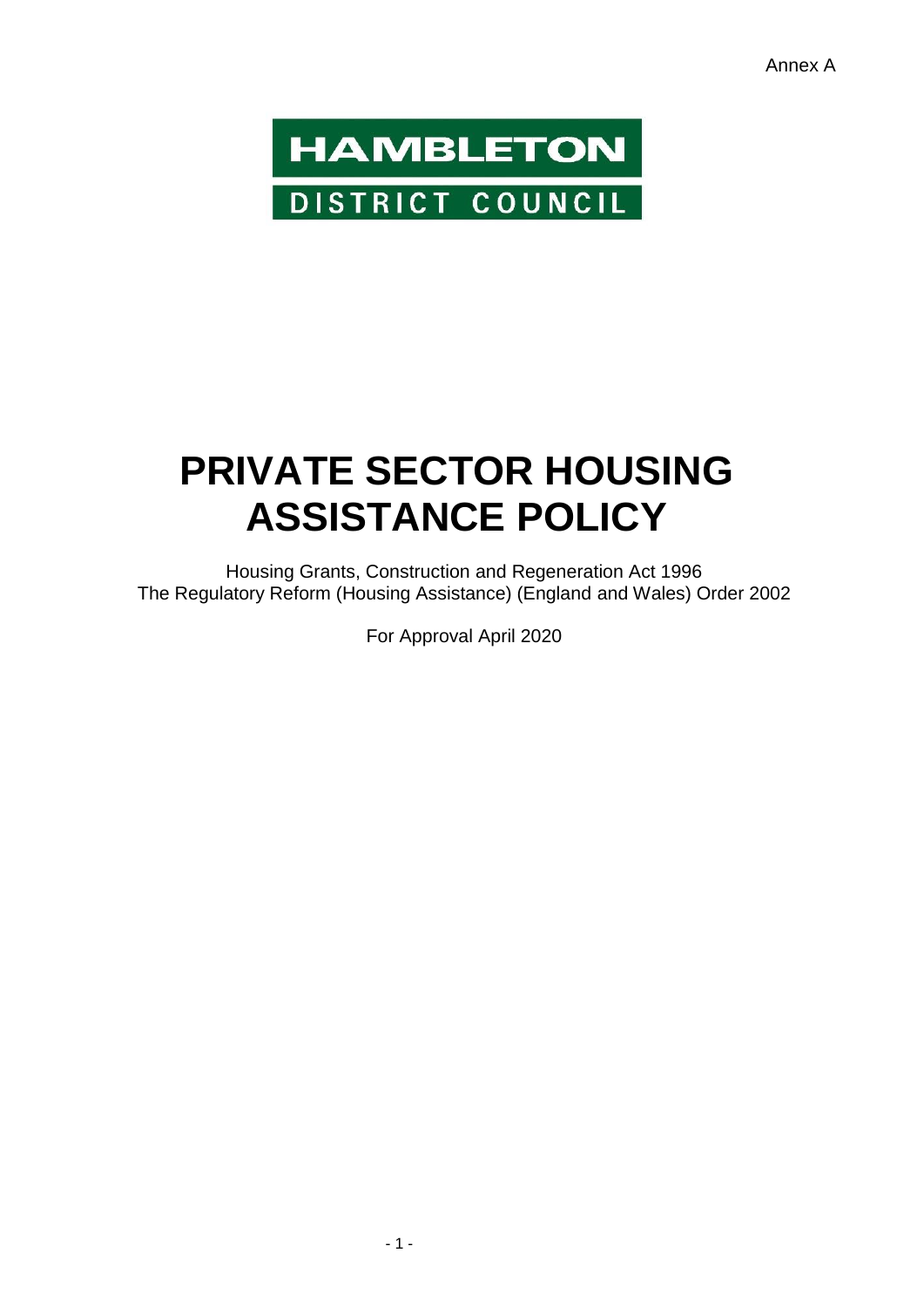# **CONTENTS**

| Chapter 1  | Introduction                                | Page 3  |
|------------|---------------------------------------------|---------|
| Chapter 2  | Aims, Objectives and Priorities             | Page 4  |
| Chapter 3  | <b>General Provisions</b>                   | Page 5  |
| Chapter 4  | <b>Partners in Service Delivery</b>         | Page 7  |
| Chapter 5  | <b>Adaptations Assistance</b>               | Page 9  |
| Chapter 6  | <b>Discretionary Adaptations Assistance</b> | Page 12 |
| Chapter 7  | Home Appreciation Loan                      | Page 15 |
| Chapter 8  | <b>Energy Efficiency Funding</b>            | Page 18 |
| Chapter 9  | <b>General Assistance Conditions</b>        | Page 19 |
| Chapter 10 | <b>Empty Property Loans</b>                 | Page 20 |
| References |                                             | Page 22 |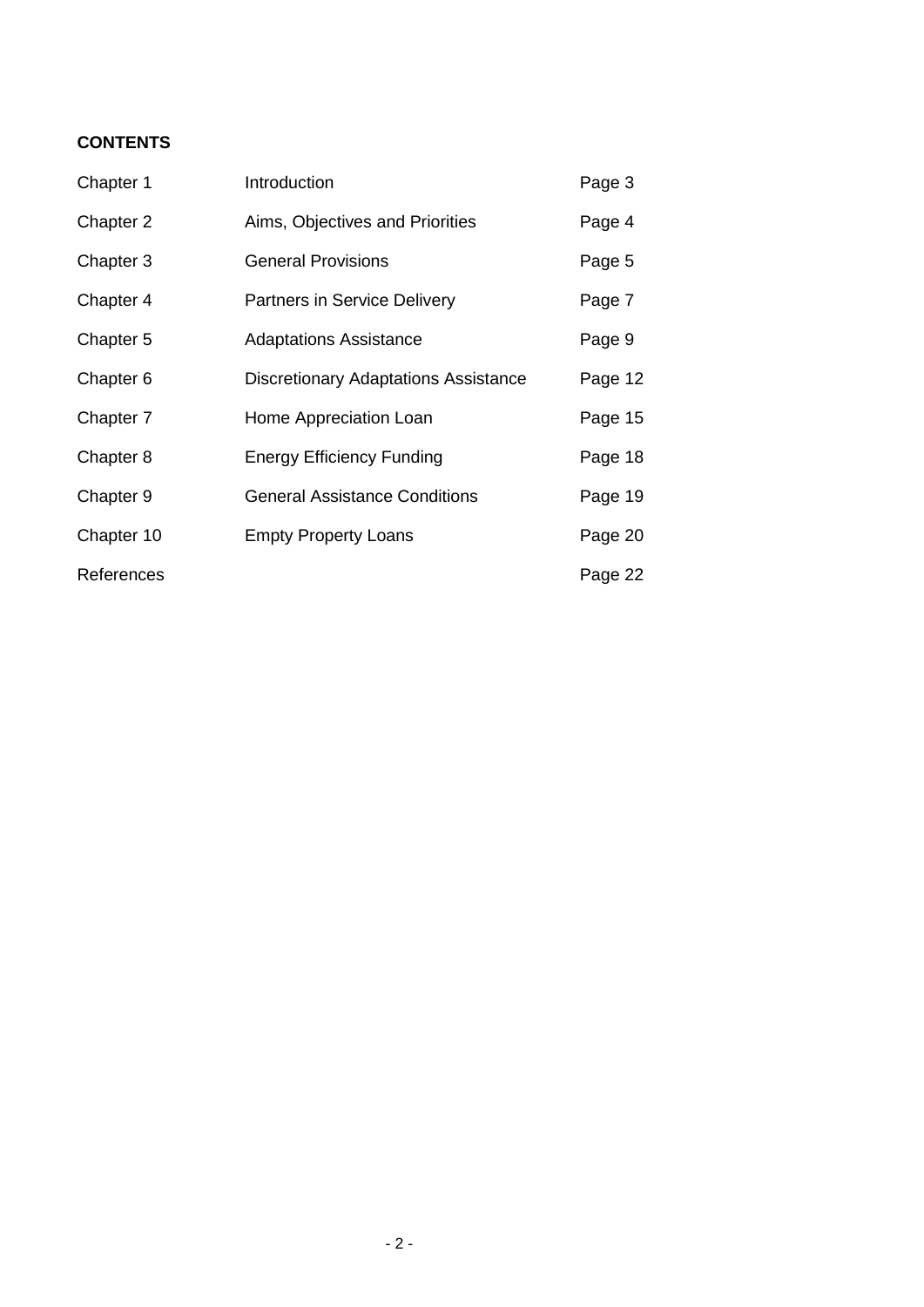# **CHAPTER 1 – INTRODUCTION**

The Hambleton District Council Private Sector Assistance Policy 2020-24 is made under the provisions of the Regulatory Reform (Housing Assistance) (England and Wales) Order 2002. This enables local authorities to set their own policy for helping households maintain and adapt their homes so that they are safe for people to live in. This Order also allows the council to use specific Disabled Facilities Grant funding for wider purposes, to support the strategic priorities which integrate health, wellbeing and housing, for the benefit of local residents.

This policy sets out the range of financial assistance that Hambleton District Council will make available, together with the eligibility criteria and the conditions that will be applied to each form of assistance including the provision of mandatory Disabled Facilities Grants under the Housing Grants, Construction and Regeneration Act 1996 for home adaptation.

The council's view is that it is primarily the responsibility of homeowners to maintain their own property but accepts that some homeowners, particularly the elderly and most vulnerable, may not have the necessary resources to keep their homes safe and in good repair. The council has a duty under the Housing Act 2004 to ensure that homes within the district are safe (free from category 1 hazards) and it is acknowledged that some people need help to do this, either through advice or with financial assistance.

This policy replaces the previous edition approved by Cabinet on  $5<sup>th</sup>$  September 2017.

The Policy makes provision for a number of types of assistance:

- Home Appreciation Loan.
- Disabled Facility Grants.
- Access to Energy Efficiency Funding.
- Empty Property Loan.
- Advice/Support and Signposting.

The amount of assistance to be given each year will be dependant upon the level of capital resources available and will be subject to eligibility criteria and conditions. The Director of Environment or Director of Economy and Planning will consider exceptional circumstances outside the scope of the policy.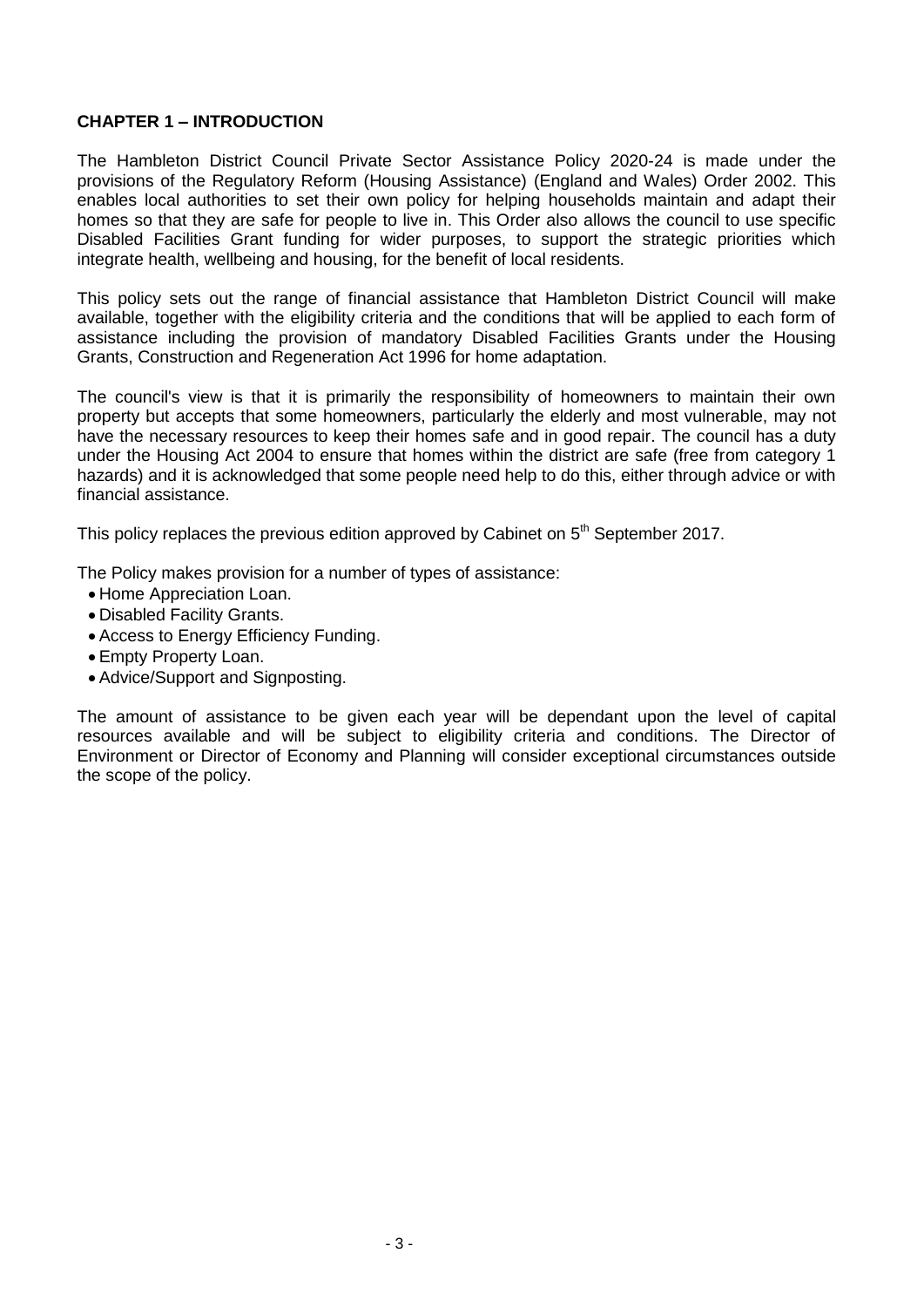# **CHAPTER 2 – AIMS, OBJECTIVES AND PRIORITIES**

# **2.1 Aims of the policy**

The Private Sector Housing Assistance Policy reflects the aims of the Hambleton Housing Strategy Action Plan 2015-21 and contributes to a number of the nine Housing Priorities laid out in the York, North Yorkshire and East Riding Housing Strategy 2015-21. The aims of the policy are as follows:

- To promote housing as a key role in achieving the council's priorities of 'Enhancing Health and Wellbeing' and 'Providing a Special Place to Live'.
- To support the wider adult social care prevention agenda; specifically those aims of the Care Act 2014 to promote wellbeing, independence and prevent or delay care and support needs, for example keeping vulnerable people independent in their own homes, helping to avoid unnecessary hospital admissions or GP visits and facilitating timely hospital discharge.
- To promote carbon reduction by facilitating energy efficiency improvements in the private sector.

The Government accepts that local authorities have an important role to provide further assistance in these cases.

## **2.2 Objectives of the policy**

The policy will seek to improve private housing through:

- The use of public funds to assist the most vulnerable client groups who are living in inadequate housing.
- The effective targeting of resources to secure the council's overall strategic objectives.
- Supporting home owner occupiers and private landlords to improve energy efficiency and reduce fuel poverty.

# **2.3 Priorities of the policy**

The policy identifies three key priority action areas:

- Improving the condition of private sector housing stock.
- Adapting homes for people with disabilities.
- Tackling fuel poverty and improving energy efficiency.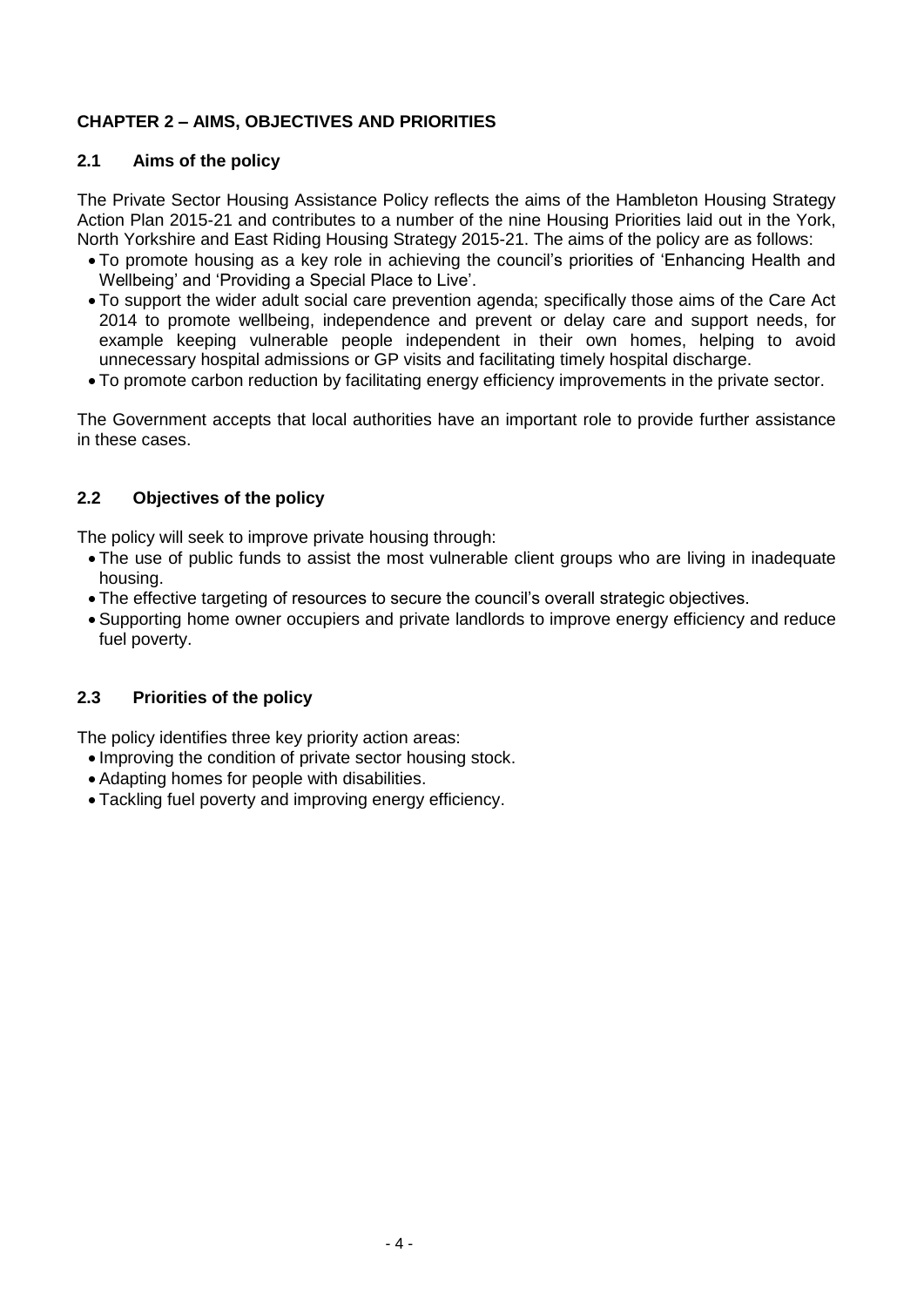# **CHAPTER 3 – GENERAL PROVISIONS**

## **3.1 Introduction**

The council will publicise the adoption of the policy widely and in doing so makes a commitment to apply the highest standards of customer care. Relevant conditions will be applied to all forms of assistance.

The following general provisions will apply throughout the policy:

- Before any financial assistance is provided, the council will set out in writing to each person the terms and conditions to which the assistance is to be subject.
- A person's ability to contribute towards or repay any assistance is taken into account.
- Applicants will be given details, in writing, of any fees and charges that will be levied prior to any works commencing.
- Risk of fraud is minimised by following the Government's Housing Renewal Guidance and working closely with Veritau who provide auditing services to the council.
- Registered providers of social housing would not normally be provided with financial assistance to improve, adapt or repair their properties. The only exception to this provision will be in the provision of assistance through mandatory Disabled Facilities Grant. Applications for Disabled Facilities Grants will be considered from registered provider tenants. However in such instances the council will expect the registered provider to have explored all alternative solutions prior to encouraging such an application. The council does have recourse to enforcement action in respect of registered provider properties in line with the Environment and Leisure & Communities Enforcement Policy - Private Sector Housing.
- The council will only provide financial assistance for home energy efficiency measures where an individual is unable to obtain assistance through a national scheme or for a top up where other schemes do not meet the full costs.
- The council will seek to process all grant applications from receipt of initial enquiry to completion within reasonable timescales.
- The appropriate Director will consider, in exceptional circumstances, applications not covered by the policy, where there are health and/or safety risks or other relevant circumstances.

# **3.2 Complaints and redress**

Any complaints that are received in relation to housing assistance will be dealt with in accordance with the council's policies and procedures.

[https://www.hambleton.gov.uk/info/20090/customer\\_services\\_and\\_complaints/157/customer\\_servic](https://www.hambleton.gov.uk/info/20090/customer_services_and_complaints/157/customer_services_and_complaints) es and complaints

#### **3.3 Appeals procedure**

The process is available to anyone who is dissatisfied with an officer's decision made in line with the council's Housing Assistance Policy. The process will also apply in cases where the council is seeking repayment of financial assistance under conditions which were set out at the time the assistance was given, but the person from who the repayment is being sought wishes the council to consider waiving the repayment.

Appeals on these issues should be made in writing to the Director of Environment or the Director of Economy and Planning stating the nature of and the reasons for the appeal.

The Director may request any additional information from the appellant that is believed necessary for an informed decision to be made on the matter.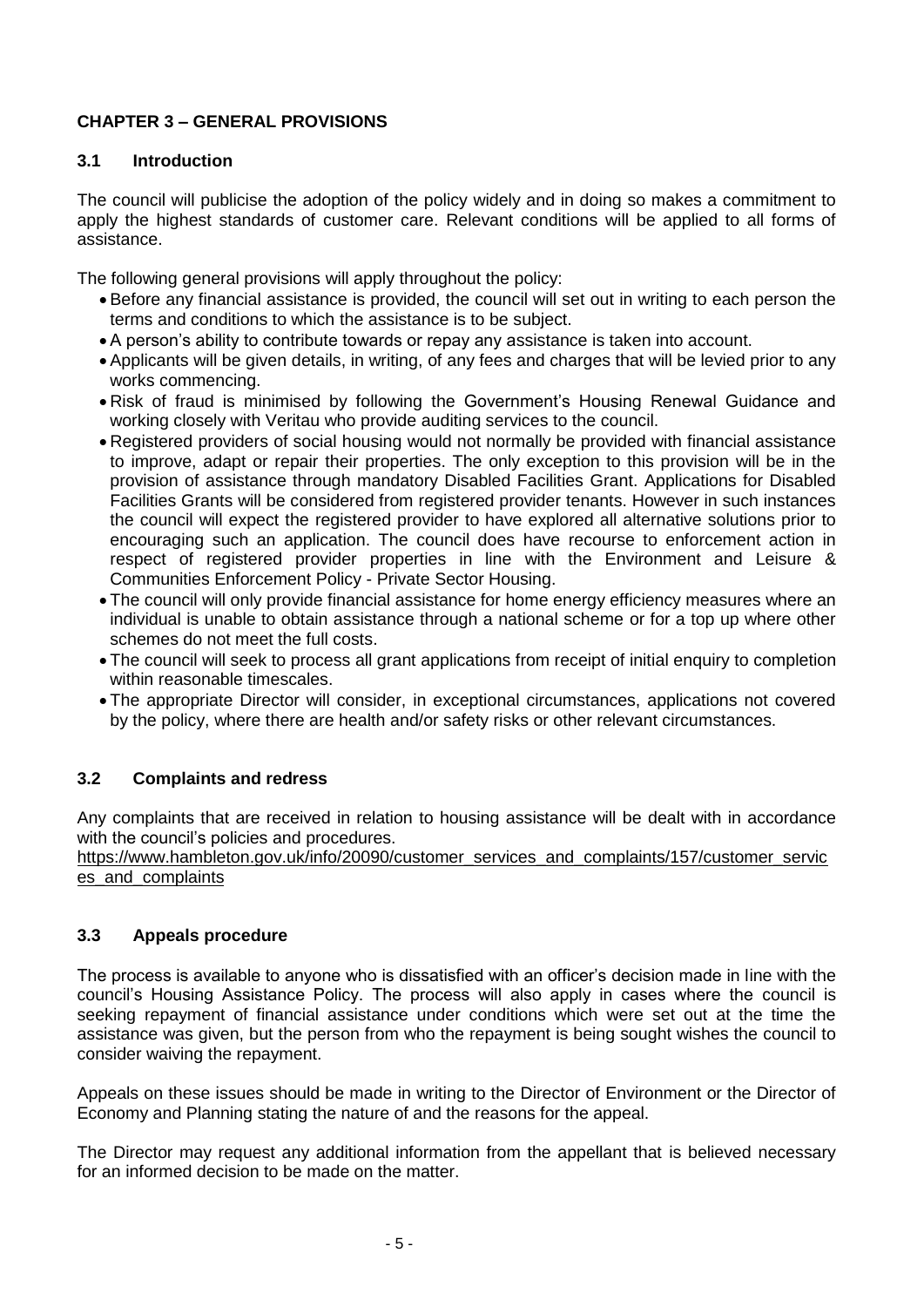The facts of the case will be reviewed by the Director and the relevant service manager. The appellant will be informed of the outcome of the appeal giving full reasons for the decision.

## **3.4 Monitoring and review**

Regular monitoring of the effectiveness and progress of the policy will be carried out to ensure that implementation is satisfactory and continues to meet local needs. This will include reviewing the:

- Assistance provided in the policy.
- The income thresholds used to determine low household income and fuel poverty in accordance with Government and other appropriate guidance.
- The housing needs of private occupiers in the district.

The policy will be reviewed at least every four years or to take in account any significant changes to legislation, appropriate guidance or any other circumstances to ensure that the policy is fit for purpose.

## **3.5 Equalities**

The policy will promote equality and provide high quality accessible services that meet the needs of district's residents.

The Public Sector Equality Duty (Section 149 of the Equality Act 2010) covers local authorities and other public sector organisations such as the police, health and education services. It also applies to organisations the council contracts with who are carrying out functions on the council's behalf.

The general duty has three aims. It requires public bodies to have due regard to:

- Eliminating unlawful discrimination, harassment and victimisation.
- Advancing equality of opportunity.
- Fostering good relations.

The Council's Equality and Diversity Policy and Procedure sets out the equality commitments to staff, visitors, contractors, service users and members of its communities and how it will meet them. The Policy is available to view here:

[https://www.hambleton.gov.uk/info/20259/council\\_policies\\_and\\_plans/24/equality\\_and\\_diversity](https://www.hambleton.gov.uk/info/20259/council_policies_and_plans/24/equality_and_diversity)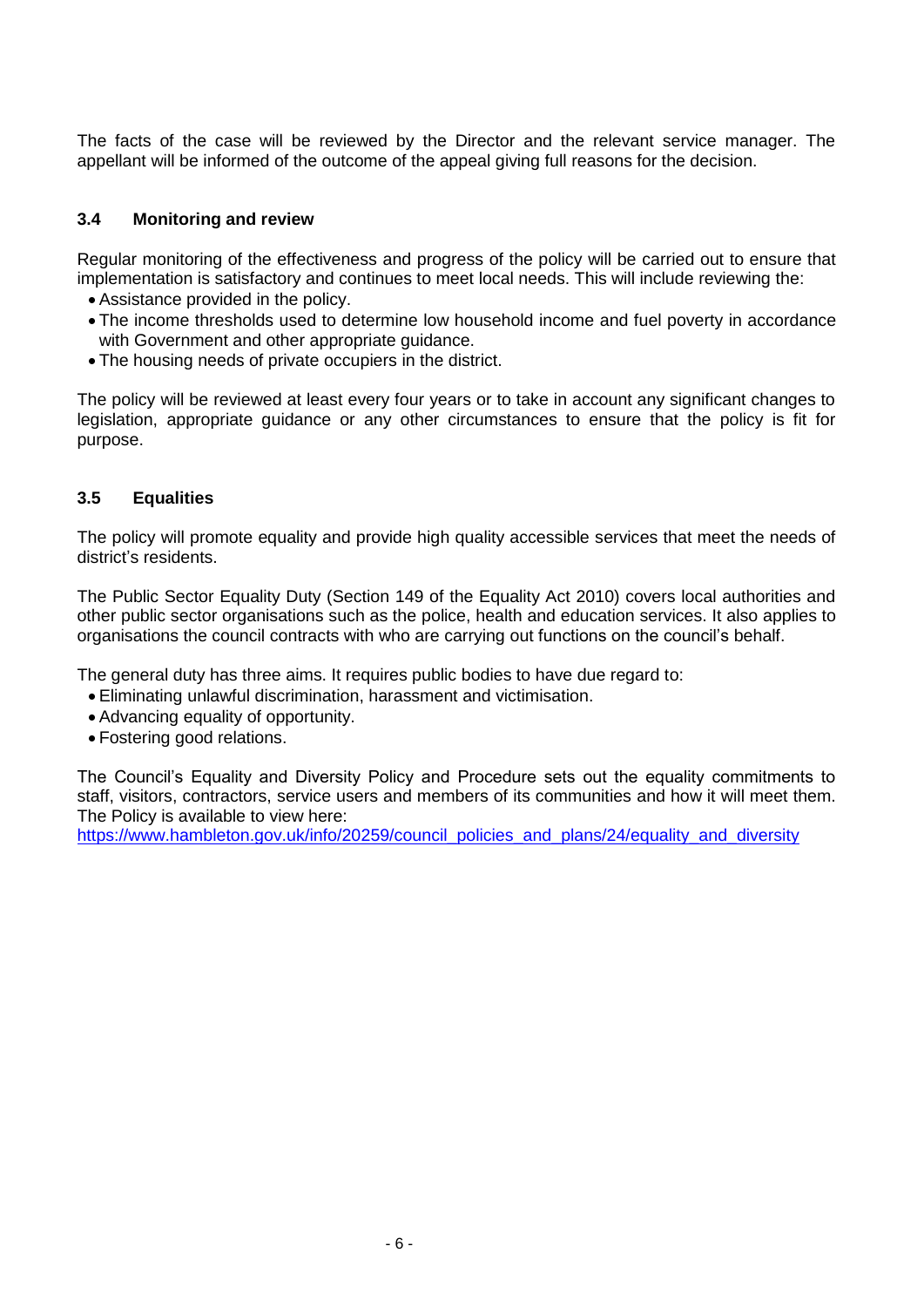# **CHAPTER 4 – PARTNERS IN SERVICE DELIVERY**

# **4.1 Services provided by the council**

As well as providing general services for all householders in the district, the council has a role in shaping the structure of private sector housing through the following policy areas:

- Planning facilitating affordable housing development.
- Private Sector Housing activity including providing advice, financial assistance, implementing the Hambleton Housing Strategy Action Plan and taking formal and informal enforcement action.
- Revenues and Benefits administration of a benefits service.

## **4.2 Services provided by the Home Improvement Agency**

The council will work in partnership with a service provider such as a Home Improvement Agency to assist in service delivery.

Home Improvement Agencies are a network of small independent not-for-profit organisations that help people to remain in their own homes through linking housing**,** health and social care services. Home Improvement Agencies work closely with councils, health and social services and a range of other voluntary and statutory agencies. Their emphasis is on client-centered services and they will advise on and draw in appropriate services and benefits for each individual client.

Home Improvement Agencies are able to access funding from a range of sources including additional grants and service-related income from health and social services, fee income from customers, plus voluntary sector and/or charitable funding.

Clients will be visited in their own homes and provided with a free and confidential advisory service. If works proceed, for an agency fee, clients will be advised and supported throughout the process including:

- The preparation of schedules of work, detailed drawings and contract documents.
- Help in finding a suitable and reliable builder and in obtaining competitive quotes.
- Obtaining the required local authority planning and building regulations approvals.

Advice on and help in securing possible sources of funding including:

- Hambleton District Council's housing assistance.
- Warm Healthy Homes.
- Charitable Funding.
- Energy Company Obligation.

In addition the Home Improvement Agency will provide a number of ancillary services and details can be found on their website:

<https://www.yorkshirehousing.co.uk/home-improvement/swale>

# **4.3 Services provided by Sheffield City Council**

Sheffield City Council operates and administers the Home Appreciation Loans and Empty Property Loans on behalf of Hambleton District Council via the Homes and Loans Service. Loans will be subject to the conditions, practices and policies of the Homes and Loans Service.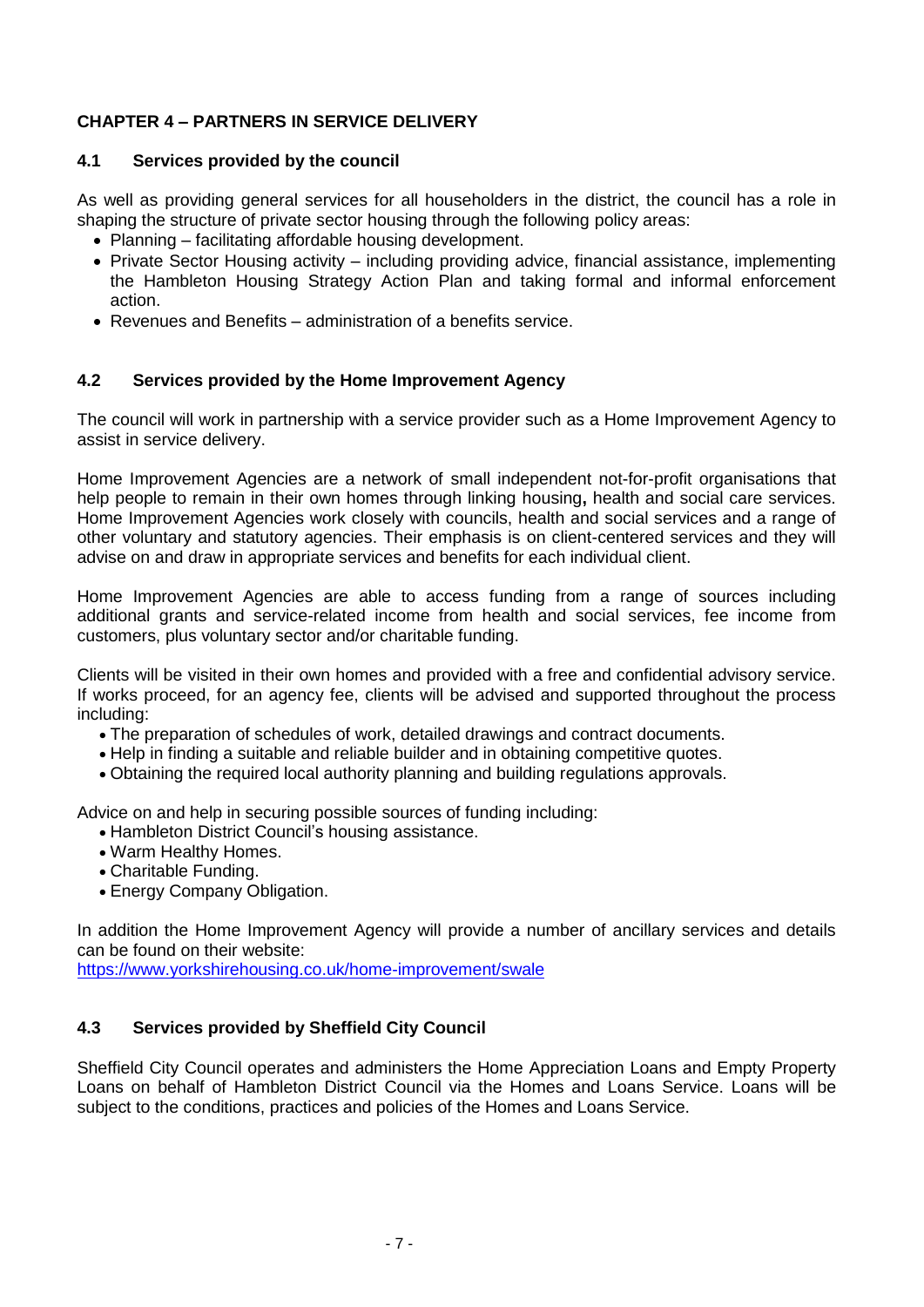## **4.4 Partner organisations**

The council may enter into partnerships with external organisations to facilitate access to funding for energy efficiency improvements to assist home owners and occupiers. This may include working with other parties or councils to submit funding bids and/or to assist with the delivery of a particular scheme.

The council will consider all requests from potential partner organisations. When partnering with any organisation the council will place emphasis on client-centred services that will be able to provide advice and source appropriate services and benefits for each client.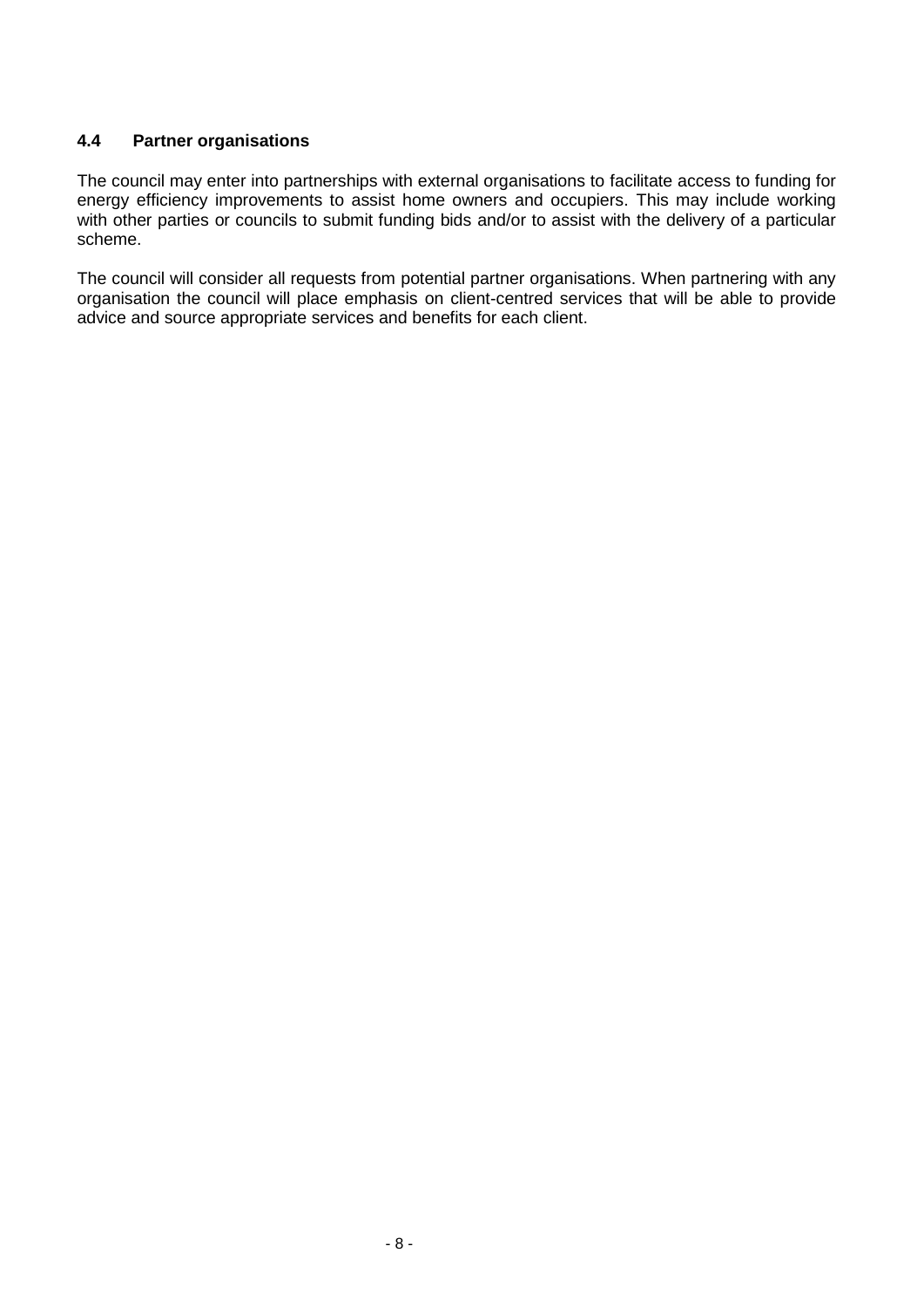# **CHAPTER 5 – ADAPTATIONS ASSISTANCE**

#### **Disabled Facilities Grant**

## **5.1 Purpose of the grant**

The grant is to help people who have a disability adapt their home to make it easier for them to continue to live there and/or maintain their independence. The Government sets out what the grant can be used for and a maximum amount that can be paid - this is called the mandatory grant. In certain circumstances the council will pay an additional discretionary amount of grant funding.

## **5.2 Who is eligible for a grant?**

Home-owners, registered provider tenants and private tenants can apply in respect of a disabled occupant. Applications will normally be made following an assessment carried out by North Yorkshire County Council's Health and Adult Services team via Occupational Therapists. Referrals can also be made by partner organisations including other health professionals, voluntary sector organisations or as a direct enquiry from the applicant. Approved Trusted Assessors may also carry out an assessment for certain adaptations on behalf of the council or the Home Improvement Agency.

The recommended works must provide the most effective long-term solution, taking into account the relevant circumstances of those affected. In some instances, the existing home will not be suitable for adaptation and with the disabled person's agreement the council may decide that it is better for them to move to more suitable accommodation.

## **5.3 What work will the grant cover?**

In considering the Occupational Therapist's recommendations, the council must establish that the proposed works are necessary, appropriate, reasonable and practicable having regard to the age and condition of the dwelling.

The following categories of work are eligible for a mandatory disabled facilities grant:

- Facilitating access to and from the dwelling or building by the disabled occupant.
- Making the dwelling or building safe for the disabled occupant.
- Access to the principal family room by the disabled occupant.
- Access to, or providing a bedroom for the disabled occupant.
- Access to, or providing a room containing a bath or shower for the disabled occupant or facilitating the use by the occupant of such a facility.
- Access to, or providing a room containing a WC for the disabled occupant or facilitating the use by the occupant of such a facility.
- Access to, or providing a room containing a wash basin for the disabled occupant or facilitating the use by the occupant of such a facility.
- Facilitating the preparation and cooking of food by the disabled person.
- Improving or providing a heating system for the disabled person.
- Facilitating the use of power, light or heat by the disabled person by altering the same or providing additional means of control.
- Facilitating access and movement around the dwelling to enable the disabled person to provide care for someone.
- Access to gardens.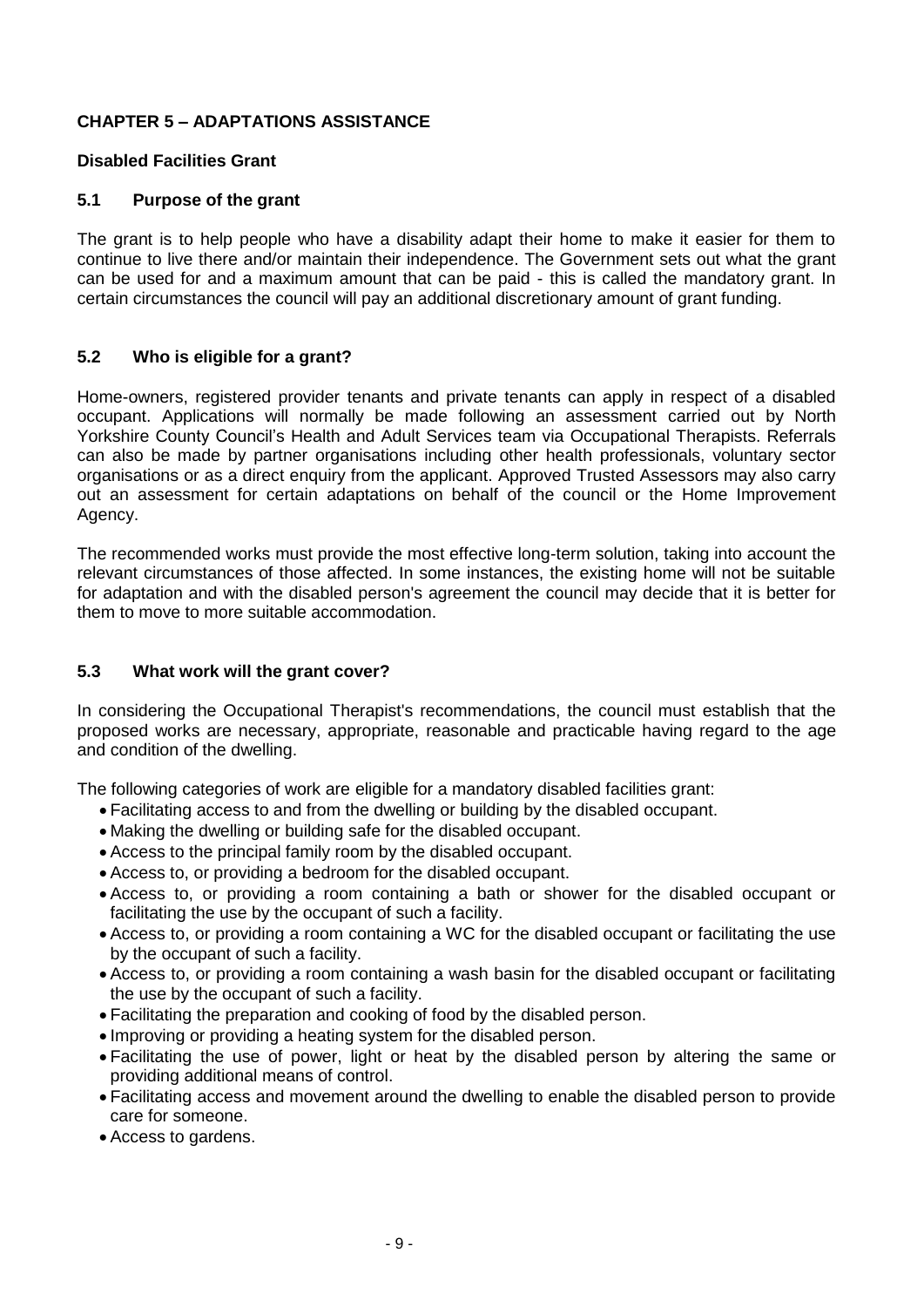# **5.4 How much grant will be given?**

Normally the disabled person and any partner are means tested to determine the amount of their contribution towards the cost of the work. However, if the disabled applicant is under 18 years old or is in receipt of a qualifying benefit the applicant will not be subject to means testing.

The maximum mandatory grant is £30,000.

Where the Home Improvement Agency is used agency fees levied against capital work can also be included in the grant amount. Agency fees are currently set at 15% but will be reviewed annually.

The council also uses its discretion under the Regulatory Reform Order to provide a 'non means tested' Disabled Facilities Grant where the total value of works recommended by the Occupational Therapist or Trusted Assessor is less than £6,000. Only one such grant shall be awarded to any applicant within a three-year period, with any further requests for assistance being subject to a full test of resources.

#### **5.5 Other conditions for mandatory grant applications**

A Local Land Charge will be placed on all disabled facilities grants awarded to owner-occupiers where the amount paid towards works exceeds £5,000 (exclusive of any agency or professional fees incurred).

| Grant   | <b>Local Land</b><br>Charge | <b>Comment</b>                                                                                 |  |
|---------|-----------------------------|------------------------------------------------------------------------------------------------|--|
| £4,999  | No charge                   | Below statutory level                                                                          |  |
| £5,500  | £500                        |                                                                                                |  |
| £6,000  | £1,000                      | A charge relating to the value above the £5,000<br>grant level will be placed on the property. |  |
| £8,000  | £3,000                      |                                                                                                |  |
| £15,000 | £10,000                     | The maximum charge of £10,000 will be placed on                                                |  |
| £30,000 | £10,000                     | the property.                                                                                  |  |

The table below gives examples of grants and the respective charges:

The Local Land Charge period will be a maximum of ten years from the date of final grant payment.

The council has the discretion to reclaim any of or the entire grant paid, but it is required to consider the following:

- The extent to which the recipient would suffer financial hardship if the grant was reclaimed;
- Whether the disposal of the property was to enable the recipient to take up employment; or change the location of their employment;
- Whether the disposal of the property is made for reasons of the recipient's physical or mental health or well-being, or
- Whether the disposal is made to enable the recipient to live with, or near, any person who will provide care for the recipient by reason of their disability.

Under this policy the discretion not to reclaim any of or the entire grant paid will be delegated to the Director of Environment or the Director of Economy and Planning where:

- A client has several Disabled Facility Grants successively, each, if over £5,000 will have its own Local Land Charge applied to it.
- The normal conditions prescribed under the Housing Grants, Construction and Regeneration Act 1996 that relate to Disabled Facilities Grants will remain.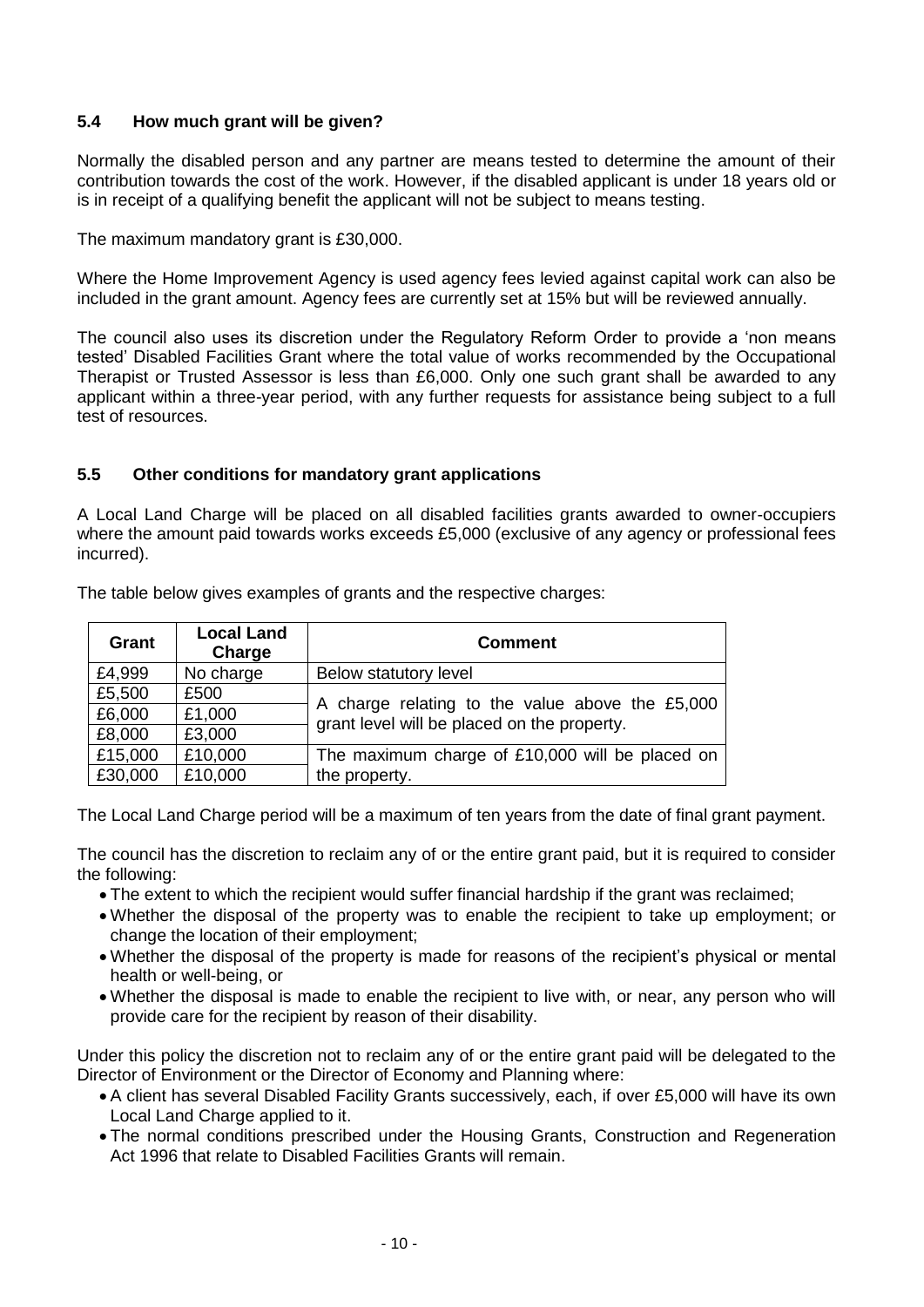In the event of a breach of a condition, the owner of the dwelling shall, on demand, repay the council the amount of the grant.

# **5.6 Prioritisation of applications**

Delivery of Disabled Facilities Grants is mandatory and as such the council is obliged to work within the timescales set out in the Housing Grants Construction and Regeneration Act 1996.

The council will, where possible, deal with applications in chronological order of receipt. An enquiry may be considered for prioritisation and fast tracked through the system, subject to the following criteria:

- The individual would be unable to remain in their home safely unless works are expedited, notwithstanding that care in the home is provided.
- Where required works are necessary to facilitate discharge from hospital, nursing or residential care.
- The applicant is terminally ill.
- The applicant cannot access essential hospital appointments, dialysis or day care without adaptions.
- The property subject of the enquiry is in such a condition as to present an immediate and significant danger to the occupants and/or visitors.

Where resources (financial, staffing or other) are limited, priority may be afforded to vulnerable individuals based on an assessment of need (taking into consideration appropriate information received from the client, Occupational Therapists and other relevant parties).

#### **5.7 Timescales**

Upon receipt of an application for a Disabled Facilities Grant, and where staffing allows, the council will endeavour to consider cases for approval within 10 working days. On occasion, more complex cases may require additional consideration and consultation with other agencies.

The applicant will be notified in writing whether the application for a grant is approved or refused as soon as reasonably practicable and not later than six months after the date of the application concerned; and adaptations must be completed to the councils satisfaction within 12 months of the date of approval.

#### **5.8 Use of private Occupational Therapists**

The regulations governing Disabled Facilities Grant applications require that the council consult with Occupational Therapists from social services on the judgement of whether the works applied for are 'necessary and appropriate' to meet the needs of a disabled occupant.

The council recognises that this process can slow down the progression of an application. The council reserves the right to employ a private Occupational Therapist to provide the necessary assessment or to consider applications supported by the applicants own private Occupational Therapist or other health specialist including, but not limited to Trusted Assessors where the six months deadline for assessment may be breached. Costs from an applicant's own professional assessment are recoverable under the grant funding.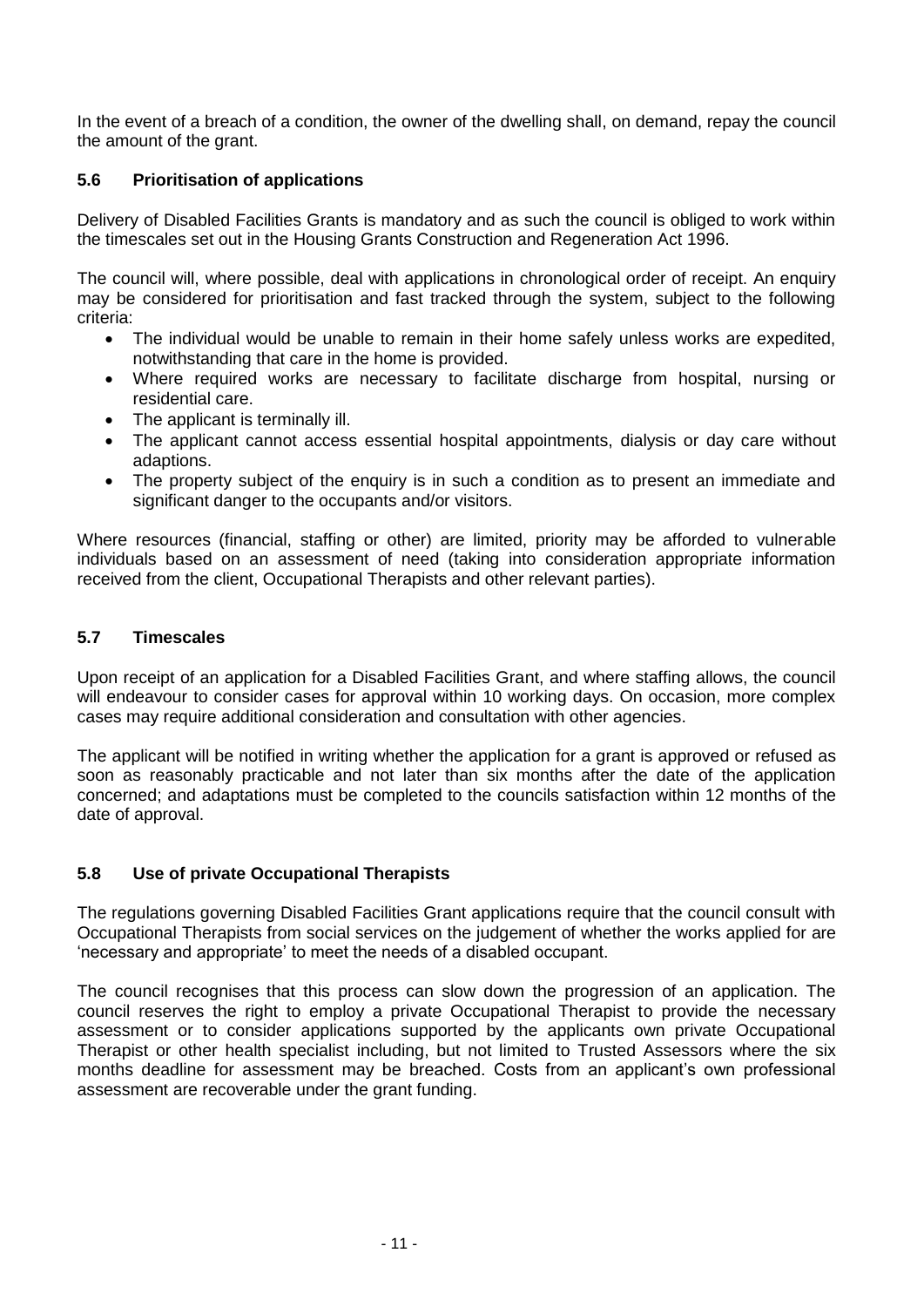# **CHAPTER 6 DISCRETIONARY ADAPTATIONS ASSISTANCE**

Applications for all types of discretionary assistance will be considered on an individual basis by the appropriate Director.

#### **6.1 Discretionary grant funding under the Regulatory Reform Order**

Subject to the availability of funding, the council reserves the right to use its discretion under the Regulatory Reform Order to pay for works under a Disabled Facilities Grant that may otherwise not be eligible for assistance through other funding streams.

The aim is to alleviate the most significant hazards in domestic dwellings that have the potential to impact on the health of the most vulnerable occupants. These could include:

- Undertaking measures to resolve a category 1 hazard for excess cold through insulating a home, providing uPVC double glazing, installing additional heating or providing or renewing a new heating system.
- Undertaking measures to resolve a category 1 hazard for trips and falls by making improvements to staircases, lighting, surfacing etc.
- Funding to meet the cost of aids and adaptations to help people with dementia to make changes to the home that would support them to live in their own home safely and for longer.
- Funding to make structural or electrical repairs/upgrades to enable a disabled facilities grant to proceed.

Typically these works would be to support the occupant to stay within the home longer without risk to health or injury from category 1 hazard or high category 2 hazards namely; excess cold or collective falls.

Assistance may also be available to people living with a clinically proven diagnosis of dementia and who require support in managing their surroundings. This could be in the form of bespoke orientation aids, products to assist daily living or implementing measures to minimise risk of harm.

Discretionary assistance grants of between £500 and £5,000 will be awarded to individuals based on an assessment of need (taking into consideration appropriate information received from the client, medical professionals and other relevant parties).

The maximum discretionary grant per property would be £5,000. The grant amount (above £1,000) will be placed as a Local Land Charge on the property for a term of five years.

Where the applicant is a tenant the landlord's consent will be required and grant funding will only be provided when the landlord agrees to make 50% contribution or agrees to a Local Land Charge for the full amount of the grant being applied to the property for five years.

#### **6.2 Alternative (preferred) schemes of work**

In certain circumstances consideration will be given to allowing grant assistance for a recommended scheme of adaptation works to be offset against an applicant's preferred scheme of works, providing the alternative scheme meets the needs of the disabled person.

Any proposed alternative scheme of works would be assessed by North Yorkshire County Council's Health and Adult Services to ensure that the scheme will still meet the needs of the disabled person. This allows the client to have their needs met in a way that is preferable to them and the council is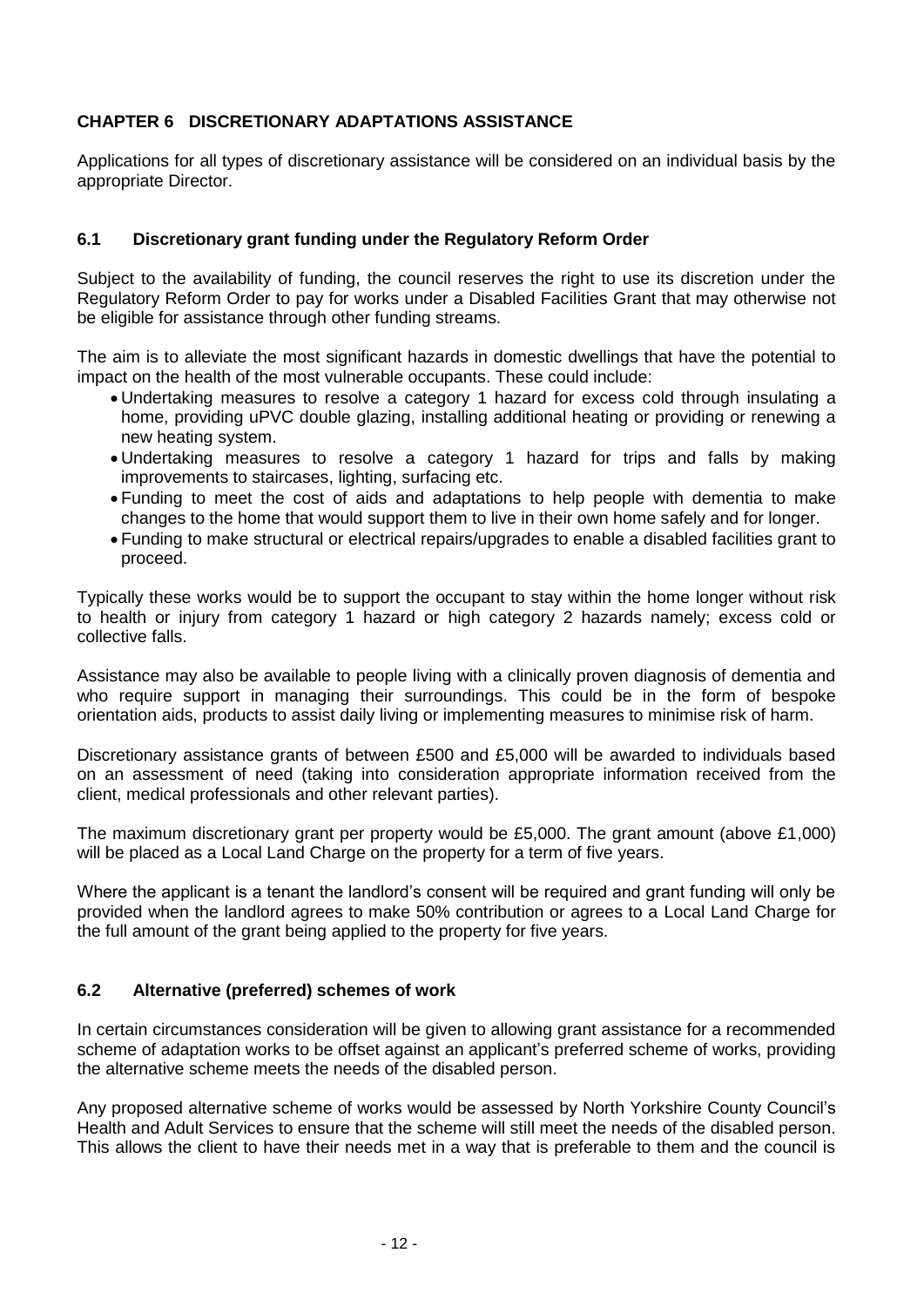able to provide the financial assistance it was willing and able to make to meet the original assessed needs.

Funding will be limited to that assessed on the original scheme or no more than the actual cost of work. The council will instruct the Home Improvement Agency to determine the cost of the original scheme of works and as such standard fees will be applied and deducted from the grant amount. This will be the final sum the council will pay towards an alternative/preferred scheme of works.

As applies with all adaptations, work must be completed within 12 months of the date of approval. The applicant would be responsible for the cost of any unforeseen works.

## **6.3 'Top up' provision**

Subject to available funding where a maximum Disabled Facilities Grant has been awarded but a shortfall still exists on the actual costs of the eligible works and no alternative funding is available, consideration will be given to a further 'top up' loan of £10,000. In exceptional circumstances the 'top up' provision may be increased at the discretion of the Director of Economy and Planning.

In each case the additional £10,000 of interest free loan funding will be means tested and registered as a Local Land Charge, repayable within a ten year period if the property is sold. Where the applicant is a tenant of a private sector landlord, the landlord's consent will be required and 'top up' loan funding will only be provided when the landlord agrees to make 50% contribution or agrees to a Local Land Charge being applied to the property for ten years.

Top up funding may be available for social rented properties where the registered provider is willing to contribute 50%.

The council recognises that every application is unique and each case will be considered on an individual basis.

#### **6.4 Repayment of the top up loan**

In respect of discretionary interest free loan assistance the council will require repayment of the loan.

Where appropriate, the value of the loan will be registered as a Local Land Charge on the property and will be subject to repayment when the property is sold or ownership transferred.

Applications for all types of discretionary assistance will be considered on an individual basis by the appropriate Director.

#### **6.4 Supporting works**

Under certain circumstances works not normally eligible for Disabled Facilities Grant funding will be considered if they directly support the needs of the disabled person for example safety rooms or highly specialised bathing equipment.

#### **6.6 Re-location loans**

The council will also offer discretionary assistance in the form of an interest free loan of up to £10,000 where the property of an owner-occupier who qualifies for mandatory Disabled Facilities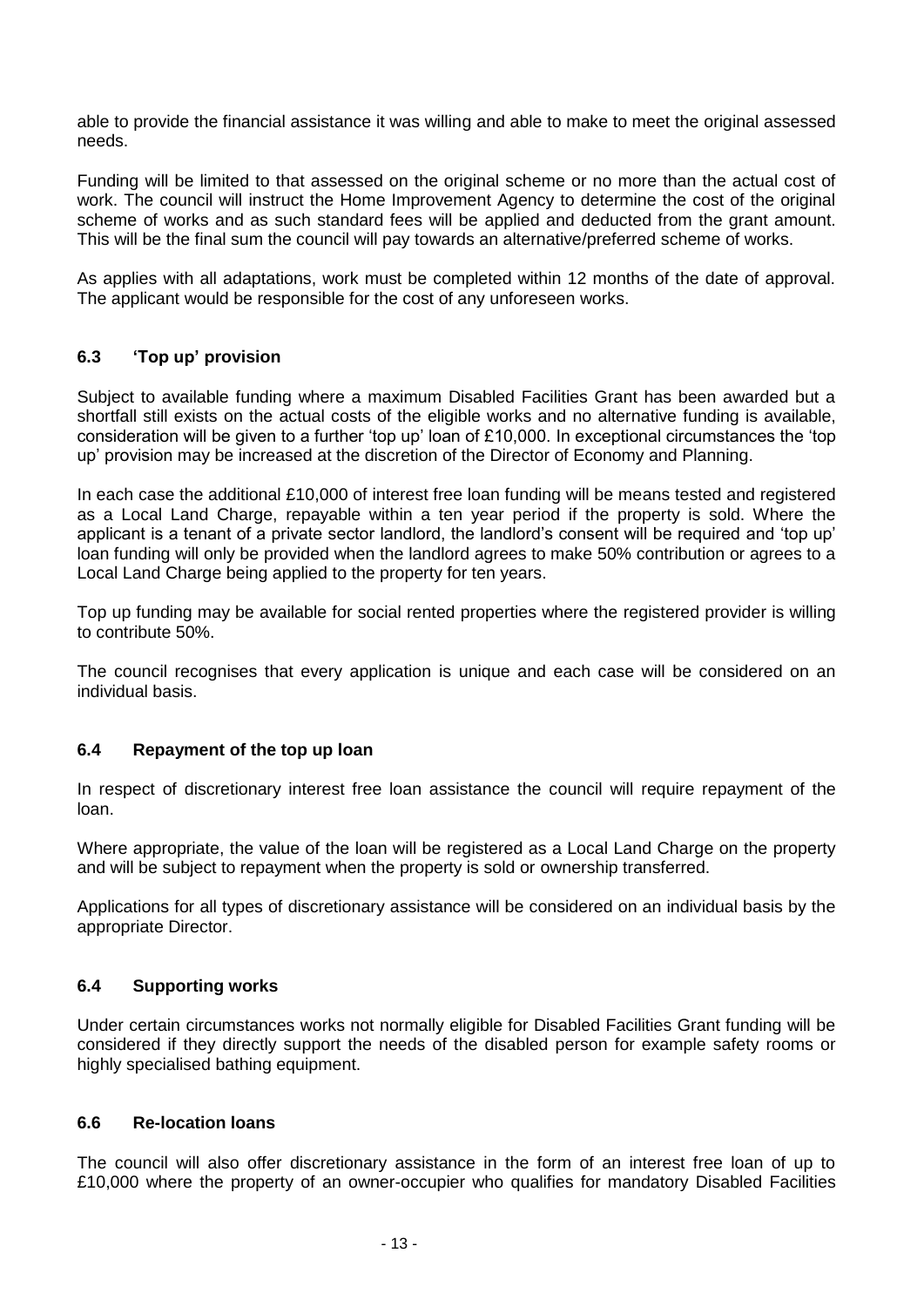Grant is not suitable or reasonably capable of being adapted for the needs of the applicant. In these circumstances, the council will consider on an individual basis applications for financial assistance to move to a more suitable property.

The maximum financial assistance available will be up to £25,000 of mandatory Disabled Facilities Grant for adaptations to the new property plus up to £10,000 of discretionary loan assistance to cover actual moving costs and any top-up assistance required for adaptation works to the new home. Applications will be considered in consultation with North Yorkshire County Council Health and Adult Services, who must confirm that the new home is suitable for adaptation to the needs of the applicant.

Discretionary interest free loan assistance will require repayment to the council.

The value of the loan will be registered as a Local Land Charge on the property and will be subject to repayment when the property is sold or ownership is transferred.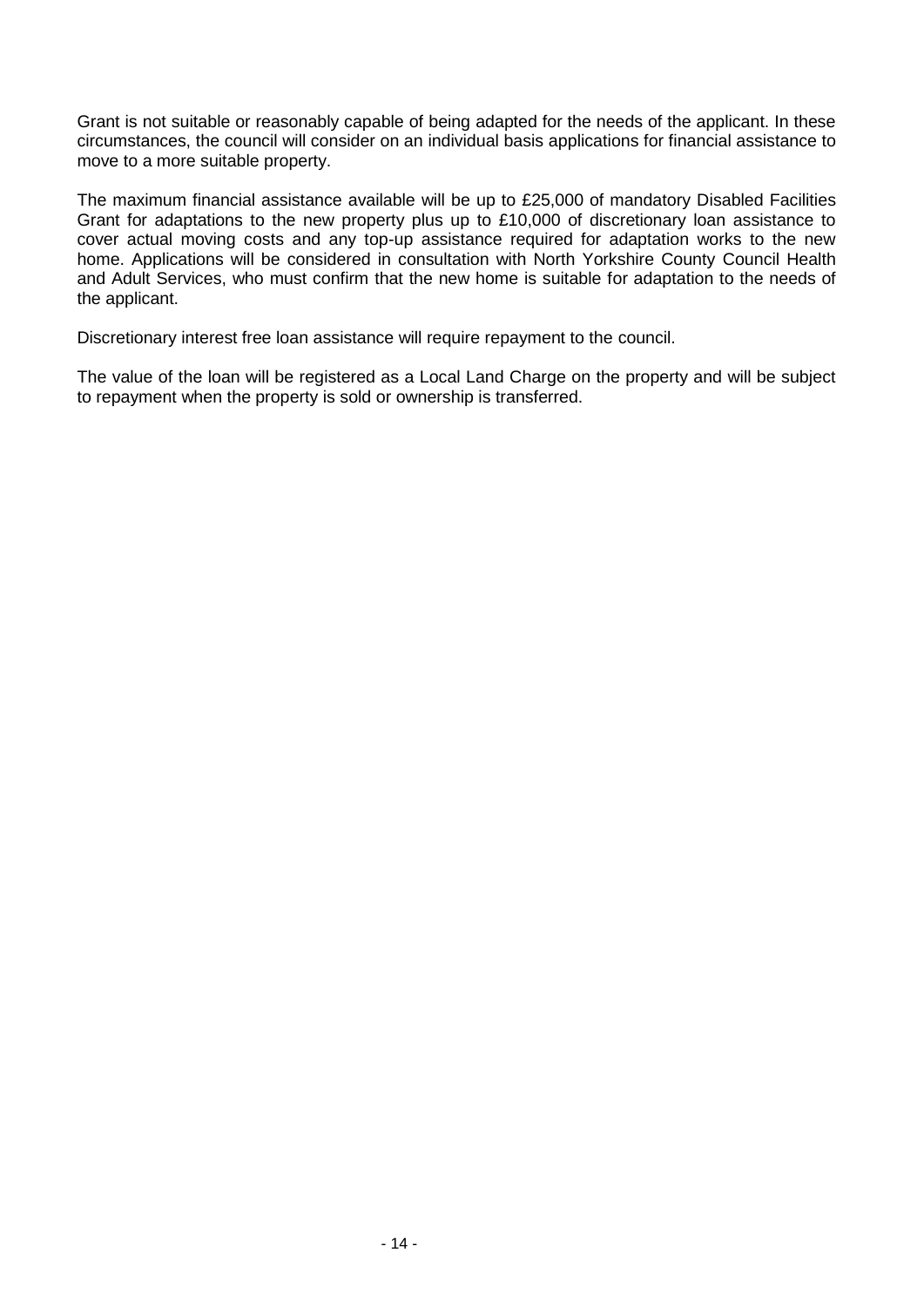# **CHAPTER 7 – HOME APPRECIATION LOAN**

# **7.1 Purpose of the loan**

A Home Appreciation Loan is an equity release loan to undertake essential repairs and improvements to the property and energy efficiency works.

The loan will be operated and administered by Sheffield City Council on behalf of Hambleton District Council via the Homes and Loans Service. The loan will be subject to the conditions and operating practices and policies of the Homes and Loans Service.

# **7.2 Who is eligible for a loan?**

To qualify for assistance an applicant must normally:

- Be an owner occupier.
- Be aged over 18 years.
- Have a low household income (gross income of less than £25,000 per annum or be in receipt of Council Tax Benefit, or be in receipt of Council Tax Reduction or a Means Tested Benefit).
- Have a maximum saving amount of £6,000.
- The property must not have received loan assistance for works from the council within the last five years.

Where an applicant meets the above eligibility criteria, when deciding whether to award a loan, the council will have regard to the following:

- Council's available resources.
- Cost of carrying out the works.
- Individual circumstances of the applicant.

# **7.3 What work can the loan be used for?**

The council will carry out a survey of the property to identify the works required. The required works will be detailed in the schedule of works (the works) and it is these works that will be eligible for the loan. The Home Appreciation Loan can only be used to cover works that have been specified and agreed on the schedule of works provided by the council.

The types of work which will be considered are as follows:

- To meet health and safety and decency standards examples are rewiring, roof repairs and window replacements.
- Energy efficiency works such as central heating boilers, replacement radiators.

# **7.4 Lending Criteria**

The council's lending criteria are as follows:

- The minimum loan that will be available is £1,000 and the maximum loan is normally £30,000.
- The loan must not normally exceed 50% of the unimproved value of the property.
- The total borrowing, including any outstanding mortgages or secured loan, must not exceed 70% of the unimproved value of the property.
- Loan referral outside of these limits may be considered in exceptional circumstances.
- There will be limited budget each year for this assistance and enquiries will be dealt with in date order in a waiting list system.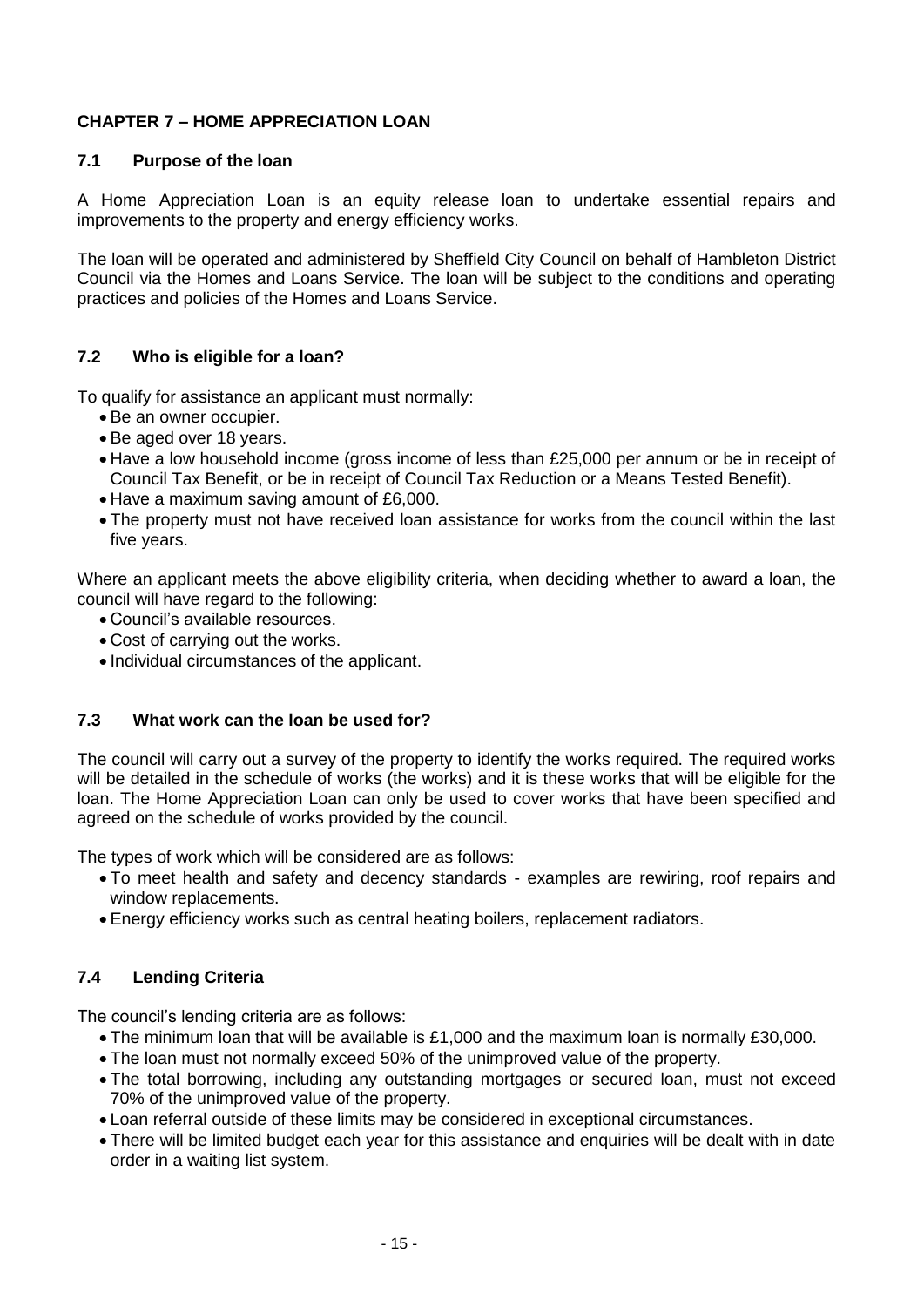Where the applicant is eligible for a loan the council will decide the loan amount to be approved. When making this decision regard will be given to the following:

- The current valuation of the property in its unimproved state and current available equity.
- The value of the works.
- The value of the current charges and outstanding mortgage on the property.
- House price trends in the immediate area.
- Impact of council initiatives on house prices in the area.
- The council's own financial assessment of the application.
- Other available solutions to meet the applicant's needs.
- The loan amount limits.
- Any other relevant circumstances.

#### **7.5 Conditions**

The following conditions will apply:

- The applicant will be subject to the conditions detailed in the loan agreement and Legal Charge.
- The property is the only or main residence of the applicant.
- Continued occupation of the property is sustainable.
- The applicant has an owner's interest in the property and be party to the loan.
- The loan will be secured as a Legal Charge on the property in the name of the council.
- For the purpose of this policy a loan approval will be treated as approved on the date a Legal Charge is registered on the applicant's property.
- Payment of the loan will be made on completion of works to the satisfaction of the council.
- Payment will be made direct to the contractor carrying out the works.
- The works must be completed within six months of the loan application being approved.

### **7.6 Loan Repayment**

The loan will be repayable on the transfer of ownership of the property.

At the time the loan is taken out, the loan amount is expressed as a percentage of the unimproved value of the property. The amount repayable is the same percentage of the revised valuation of the property (if the valuation has in increased) at the time the loan is repaid.

On repayment if the value of the property is the same or has decreased during the period of the loan, only the amount of the original loan is repayable, the maximum amount repayable shall not exceed the available equity in the property at repayment.

A fixed property growth cap is in place to protect applicants against exceptional property price rises. This means that when calculating the amount to be repaid, the increase in the value of the property will be limited to 7% per annum.

Applicants wishing to repay the loan in full prior to transfer of ownership may do so provided that they pay all valuation fees. There are no early repayment charges.

The council will be entitled to demand immediate repayment of the loan together with all other sums owing but unpaid, if there is a breach of the loan agreement and/or Legal Charge, which may include but not limited to any of the following circumstances:

- In the event that the last surviving person with an owner's interest dies within the loan period, the loan must be repaid within 18 months of the death by the executors of the estate.
- The property ceases to be occupied by the applicant as their only or main residence.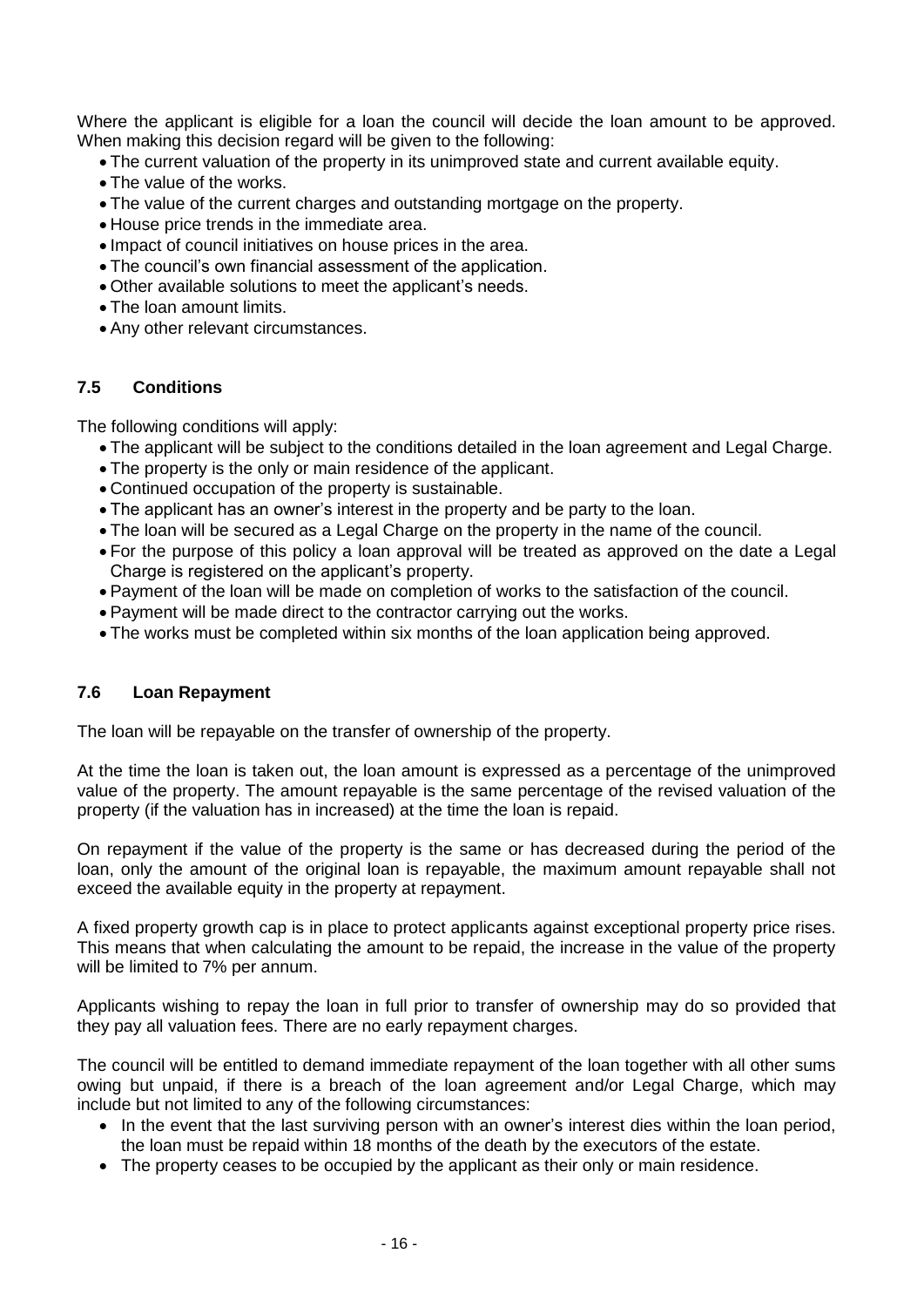- Any information the applicant provides about themselves subsequently proves to be materially incomplete, inaccurate, incorrect, or otherwise misleading, such that had the council known, the offer of loan may not have been made.
- The applicant fails to observe or perform any terms of the Legal Charge.
- The applicant takes out further secured borrowing without obtaining the council's written consent.

# **7.7 Fees**

The loan set up fees may be payable by the applicant and can either be paid up front or added to the loan.

An individual detailed breakdown of the fees payable will be provided to the applicant prior to them applying for a loan. If a loan application is cancelled after the full application has been submitted then any costs incurred by the council since the full application was submitted will be recoverable from the applicant at cost.

## **7.7 Discretion**

The council may award a loan outside the criteria detailed below. When making this decision regard will be given to the individual circumstances of the applicant.

Where the applicant requests that the loan repayment be reduced and the council, following consideration of the circumstances of the case, is satisfied that exceptional hardship would be caused if the full amount of loan was recovered, may vary the amount to be recovered.

Where the applicant accesses commercial borrowing after their loan has been paid out, that is secured as a Legal Charge on the property, and where the purpose of that commercial borrowing is for an Approved Purpose, then the Legal Charge securing the commercial borrowing, may, at the discretion of the council having regard to the individual circumstances of the case, rank in priority to the Legal Charge secured against the property under the policy.

When deciding whether to exercise this discretion the council will have regard to the following:

- The type of charge taking priority.
- The amount and type of outstanding loan against the council's lending criteria.
- The reason a charge priority is being requested.
- The current financial vulnerability of the applicant.

The above does not constitute an exhaustive list of matters to be considered. Each decision will be considered on the individual merits of the case.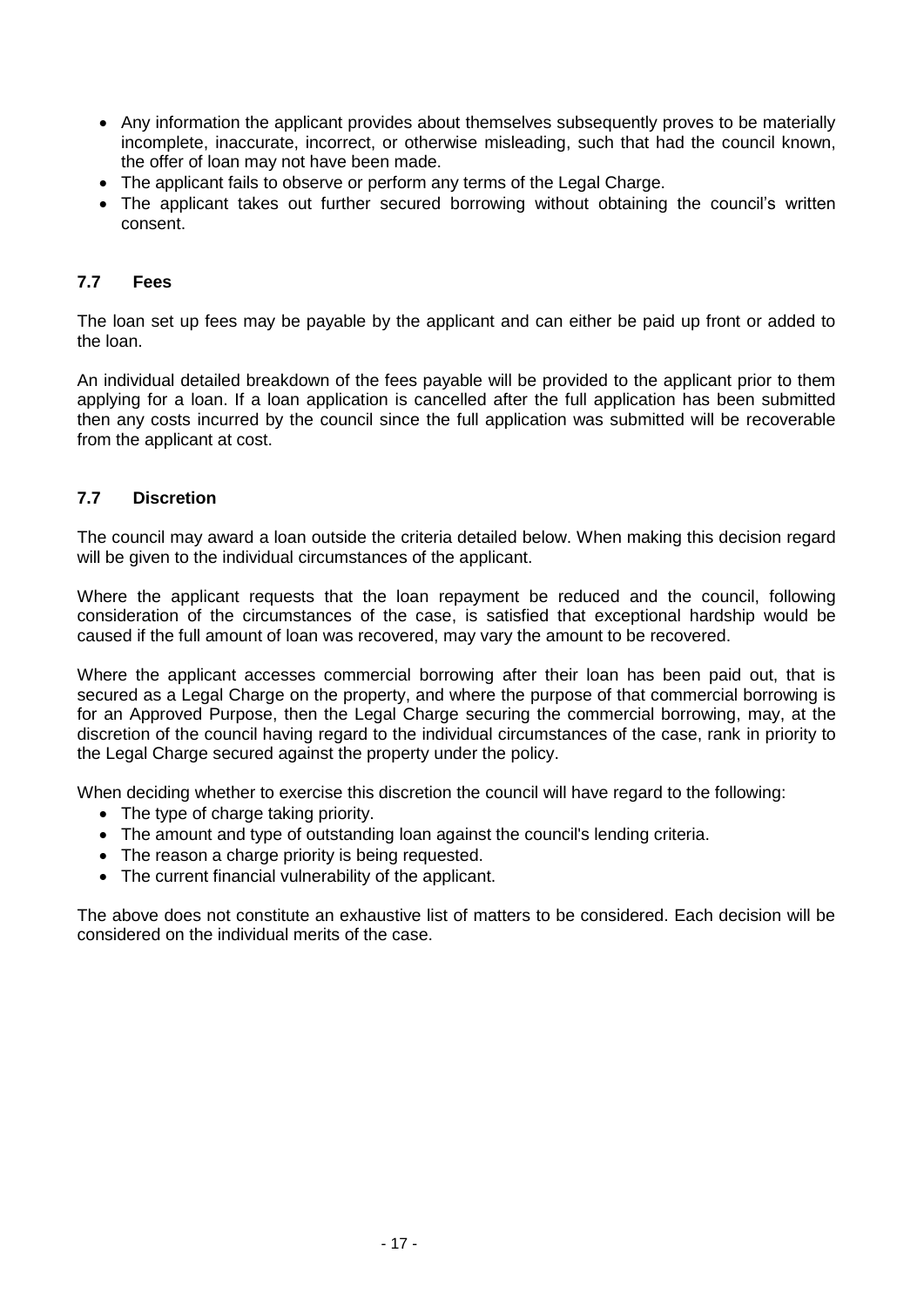## **CHAPTER 8 – ENERGY EFFICIENCY FUNDING**

- **8.1** There are a variety of schemes being introduced both nationally and regionally to support home owners and occupiers to improve the energy efficiency of their homes with the aim of reducing carbon dioxide emissions and/or reducing fuel poverty.
- **8.2** The council will consider the suitability of these schemes and where deemed appropriate will either individually or with partner organisations submit bids to secure funding or support which will benefit residents within Hambleton District Council.
- **8.3** As the criteria for grant funded schemes varies significantly it is not possible to determine the level resource required by the council at any one time to administer any particular scheme. However schemes will only be considered that do not pose a significant burden on council resources and in particular schemes will be favoured where a percentage of the grant funding is available to cover administration costs or where delivery could be through a third party on the council's behalf.
- 8.4 Discretionary funding may be available under certain circumstances, for example where a shortfall exists that would prevent the energy improvement works going ahead or the energy efficiency works identified are not included in any current schemes. Applications will be considered on a case by case basis if funding is available.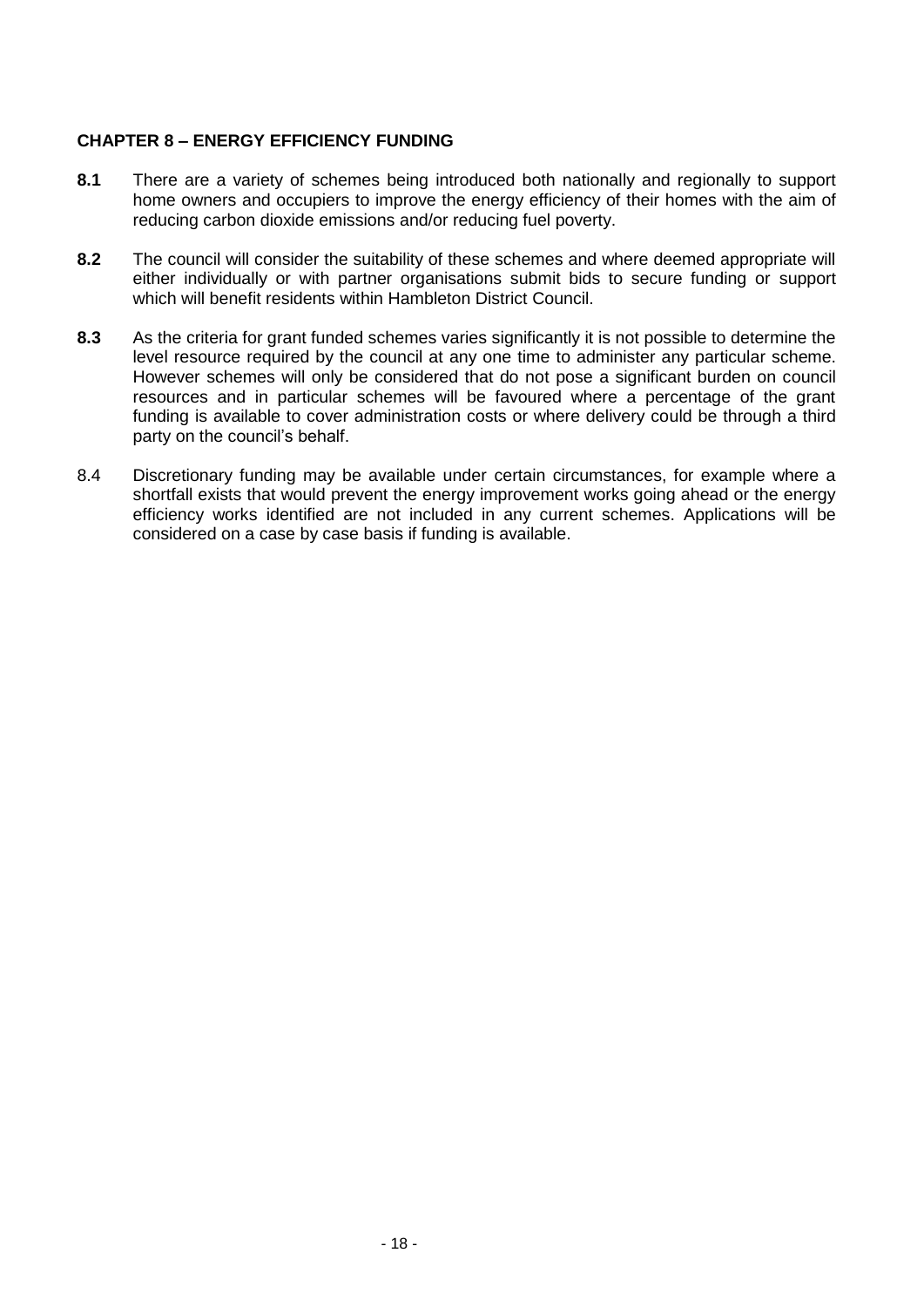# **CHAPTER 9 – GENERAL ASSISTANCE CONDITIONS**

# **9.1 Conditions**

The following general conditions will normally apply to applications for assistance:

- Properties eligible for assistance must be more than 10 years old except for Disabled Facilities Grants.
- Two competitive estimates are required for all eligible works.
- Applicants or members of their families who wish to carry out assistance aided works themselves will only be eligible for the cost of materials. Satisfactory invoices or receipts will be required before payment is made.
- The eligible works must be commenced within three months of approval and completed within 12 months of the date of approval of the application for assistance.
- Work must not be started before written approval is received as assistance is not available retrospectively.
- Additional or unforeseen works identified during works in progress will only attract additional financial assistance if the works are approved by the council following a written estimate from the contractor.
- Payment will be made direct to the contractors or supervising agent on completion of the specified works, receipt of a satisfactory invoice and a satisfactory final inspection.
- Interim payments may be made as work progresses on receipt of satisfactory invoices subject to such payments not exceeding 90% of the total value of the works.
- Any works that may be covered by an insurance policy will need to be pursued through the customer's insurance policy and the outcome confirmed in writing before works commence.

## **9.2 Fees for preliminary and ancillary service charges**

Charges incurred by the applicant may form part of the financial assistance being provided for the following types of services:

- Preparation of schedules of works.
- Assistance in the completion of forms and the application process.
- Assistance in the appointment of a builder.
- Maintaining regular contact with the applicant during work in progress.

Where the cost of works exceeds the maximum level of assistance, financial assistance to cover the cost of the charges will be paid in addition.

# **9.3 Recycling of grant and loan funding**

Where appropriate the council will make provision for the recycling of grant and loan funding where a charge against the property has been applied.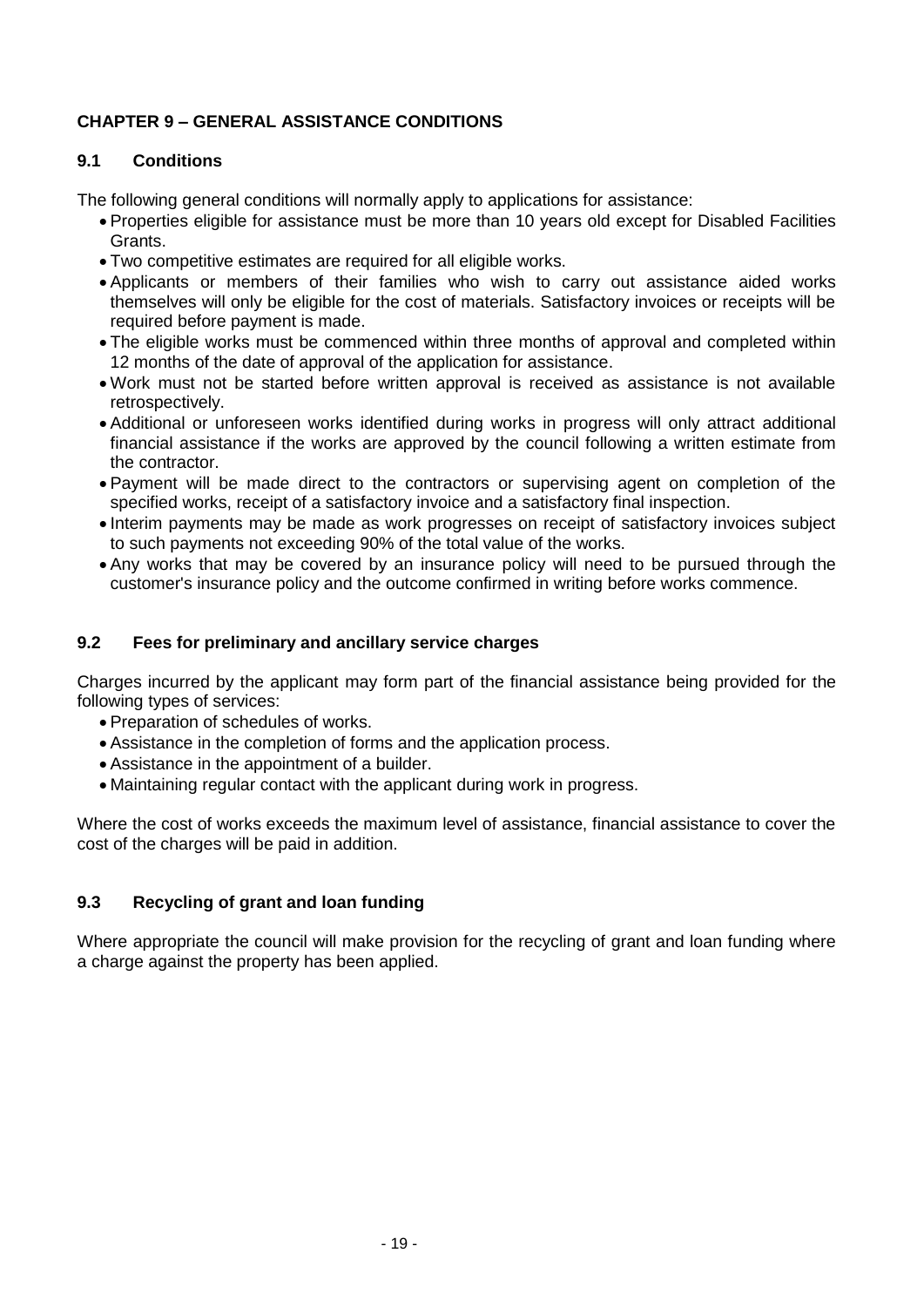# **CHAPTER 10 – EMPTY PROPERTY LOAN**

#### **10.1 Purpose of the loan**

An Empty Property Loan is to help create additional rented housing accommodation by returning empty dwellings into use or by converting empty homes or unused space associated with commercial premises into new homes. In addition to reducing the number of empty properties the grants will also help to reduce the number of non-decent homes.

On completion properties must be made available for rent to tenants nominated by the council at an affordable rent for a period of five years. The loan will be paid back each month by direct debit.

The loan will be operated and administered by Sheffield City Council on behalf of Hambleton District Council via the Homes and Loans Service. The loan will be subject to available funding and the conditions and operating practices and policies of the Homes and Loans Service.

#### **10.2 Who is eligible for a loan?**

At the date of the application the following conditions must be met:

- Property:
	- $\circ$  The property must be an empty home or be unused space that has been unoccupied for the last six months.
	- $\circ$  An empty home must fail to meet the Decent Home Standard except in cases where the loan is to convert it into two or more dwellings.
- Eligible applicants must:
	- o Have an owner's interest in the property.
	- o Have the legal right to undertake the eligible works.
	- $\circ$  Have the legal right and any necessary consent to let the property for rent to tenants for a minimum period of five years.

#### **10.3 What work can the loan be used for?**

The council will determine the reasonable cost, extent and nature of the works to be undertaken which will be eligible for loan assistance. The eligible works may include any of the following:

- Repair and improvement work required to bring an empty property up to the Decent Home Standard including works required to prevent the dwelling from becoming not decent within five years.
- Additional energy efficiency works above the Decent Home Standard where required to provide a minimum of 270mm loft insulation, cavity wall insulation, tank and pipe lagging, draught proofing and Sedbuk A or B rated boiler replacement or thermostatic radiator valves.
- Works required to convert an empty home into two or more dwellings.
- Works required to convert unused space into one or more dwellings.
- All relevant professional fees associated with the eligible works including architects, surveyors, planning or building control fees, Home Improvement Agency fees or any other council fees or charges.
- On completion of the loan aided works all dwellings repaired, improved or created by conversion must meet the Decent Home Standard and be fully self-contained units.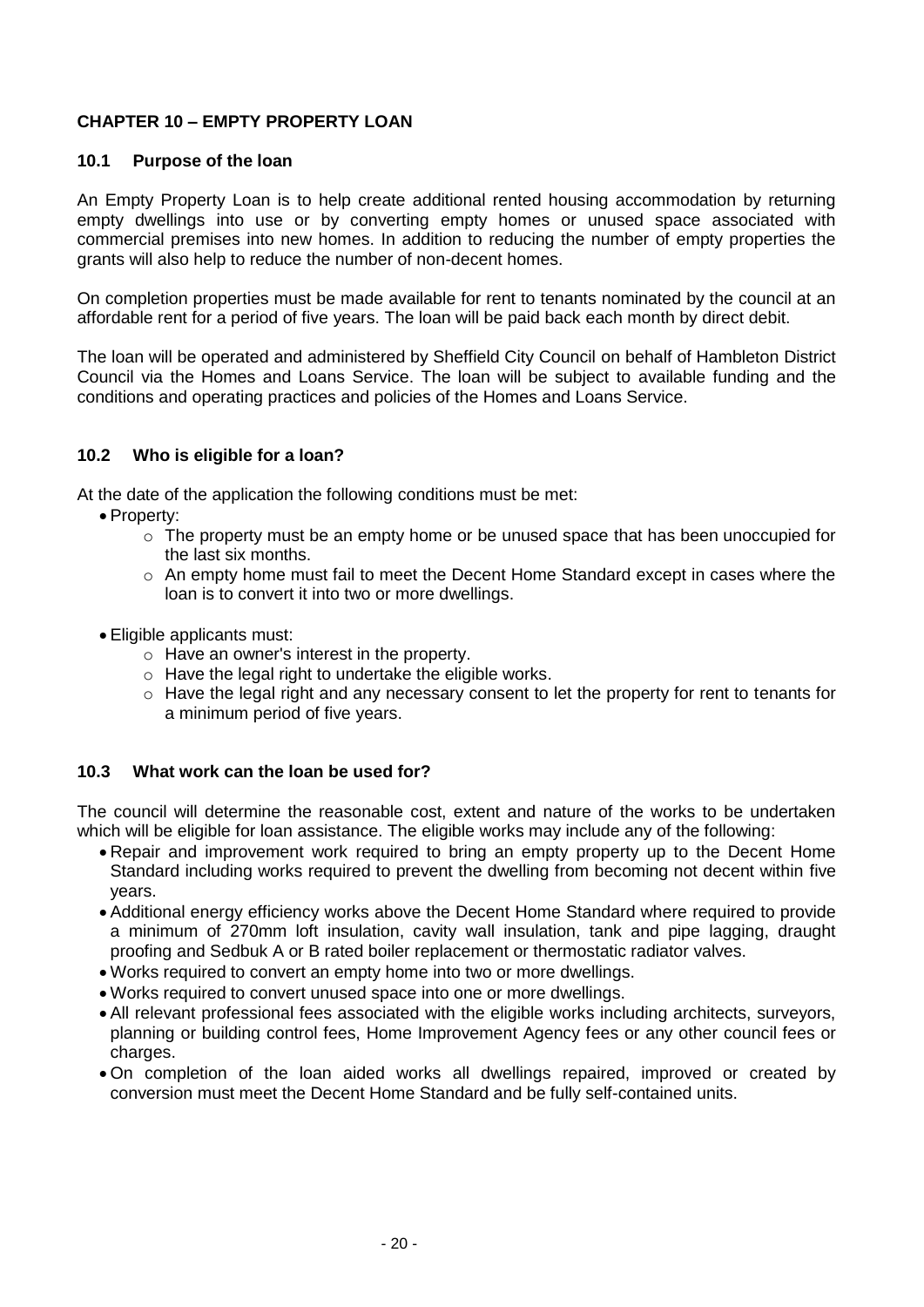## **10.4 How much loan will be given?**

The amount of loan approved will be 100% of the reasonable cost of the eligible works up to a maximum of £15,000 per dwelling.

Where the application is to convert an empty dwelling into two or more dwellings or to convert unused space into one or more dwellings the maximum grant will be £15,000 per dwelling unit created.

Where the cost of the eligible works exceeds the amount of grant offered, applicants will be required to fund the excess cost from their own resources.

## **10.5 Priority for assistance**

Priority for loan assistance will be determined on the basis of how well applications meet the identified housing needs within the Hambleton district and the resources available.

Factors that will be taken into account when determining priority include:

- Demand for housing in the locality.
- Suitability of the property.
- The number of homes created or brought back into use.
- The length of time the property has been empty.
- The letting conditions agreed for the property.
- The amount of financial assistance required.